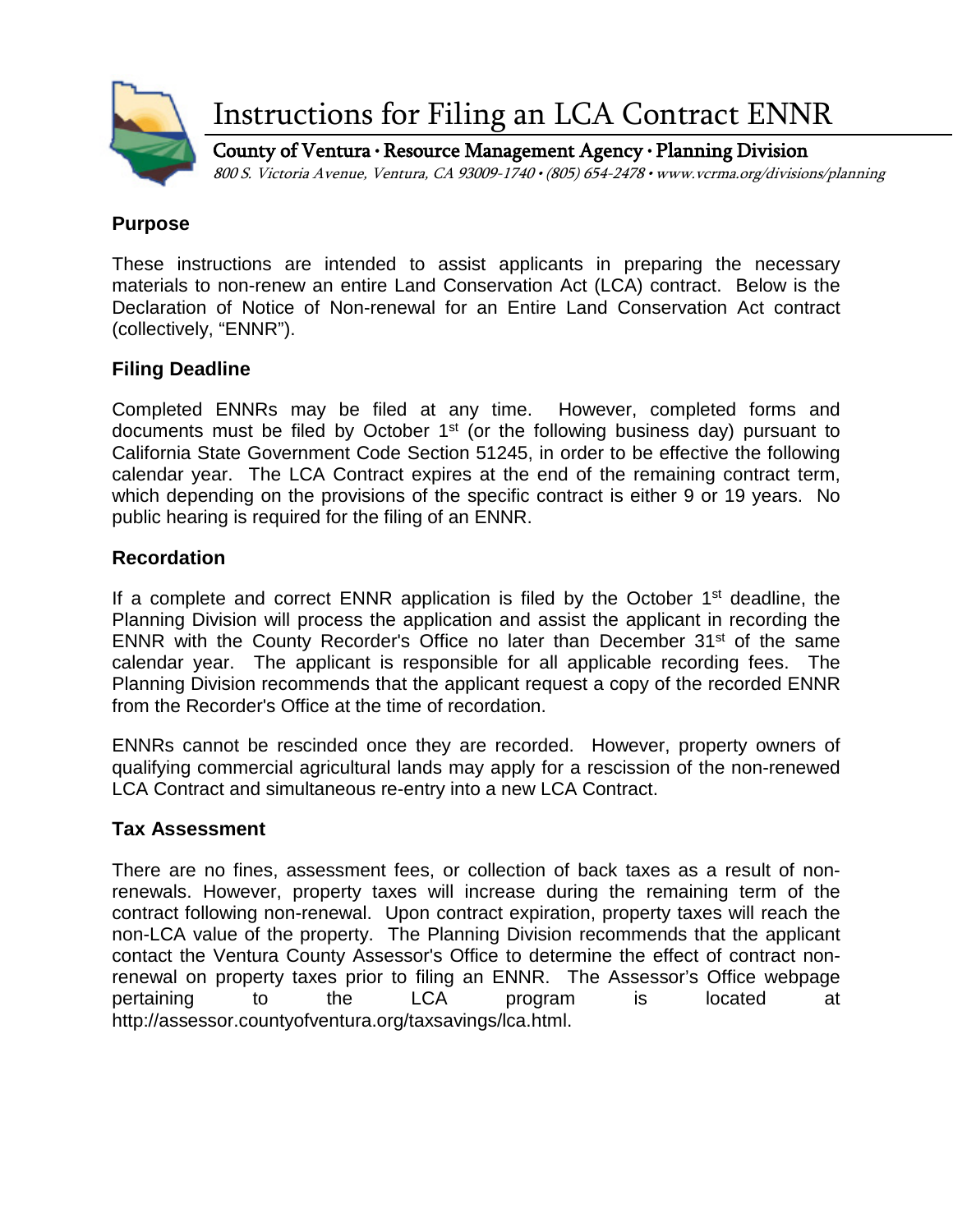# **Filing Requirements**

All of the following documents must be submitted at the time of filing:

### **1.** *Notarized Declaration of Notice of Non-Renewal*

Each contract being non-renewed requires its own Declaration, signed by all current owners as they appear in the Preliminary Title Report and Property Deed. You may attach additional signature sheets, if needed. Each signature must be notarized using a current all-purpose acknowledgement form that is acceptable to the Recorder's office. Signatures must correspond to the ownership type of the property (e.g., individual, corporation, trust, or partnership). Please provide three (3) original sets of notarized signatures.

# **2.** *Current Assessor's Parcel Map(s)*

Assessor's Parcel Maps are available on the Assessor's Office website at http://assessor.countyofventura.org/research/mappage.asp. Indicate the [parcel/contract boundary by outlining it in red ink.](http://assessor.countyofventura.org/research/mappage.asp) 

# **3.** *Current Preliminary Title Report*

The title report must be issued by a title company no more than 60 days prior to submittal of the ENNR.

# **4.** *Copy of the Property Deed*

### **5.** *Notarized Consent of Trust Deed Beneficiary*

This form is only required if a trust deed exists on the property.

### **6.** *Legal Description of the Property being Non-Renewed*

If the boundary of the proposed area of non-renewal does not correspond with an existing legal description of the land, then a surveyed map with exact nonrenewal boundaries and a certified legal description are required.

### **7.** *Signed Reimbursement Agreement*

### **8.** *Deposit/Filing Fees*

The deposit amount is dependent on current fee schedule, available on the Planning Division's website: www.vcrma.org/divisions/planning. (Click on the "Public Information" tab, the[n on the link entitled "P](http://www.ventura.org/planning)lanning Division Fee Schedule.") Should final processing fees exceed this deposit, the applicant will be billed for the balance of the final cost of processing, which is computed upon actual time expended by all County staff. However, if the final cost for all County staff involved with processing the ENNR is less than deposit fees submitted for the ENNR, the remaining balance will be refunded to the property owner, as indicated on the signed Reimbursement Agreement.

Please contact Justin Bertoline, LCA Program Planner, at

justin.bertoline@ventura.org or at (805) 654-2466 if you have any questions, need more information, and/or to schedule an appointment to discuss a proposed ENNR.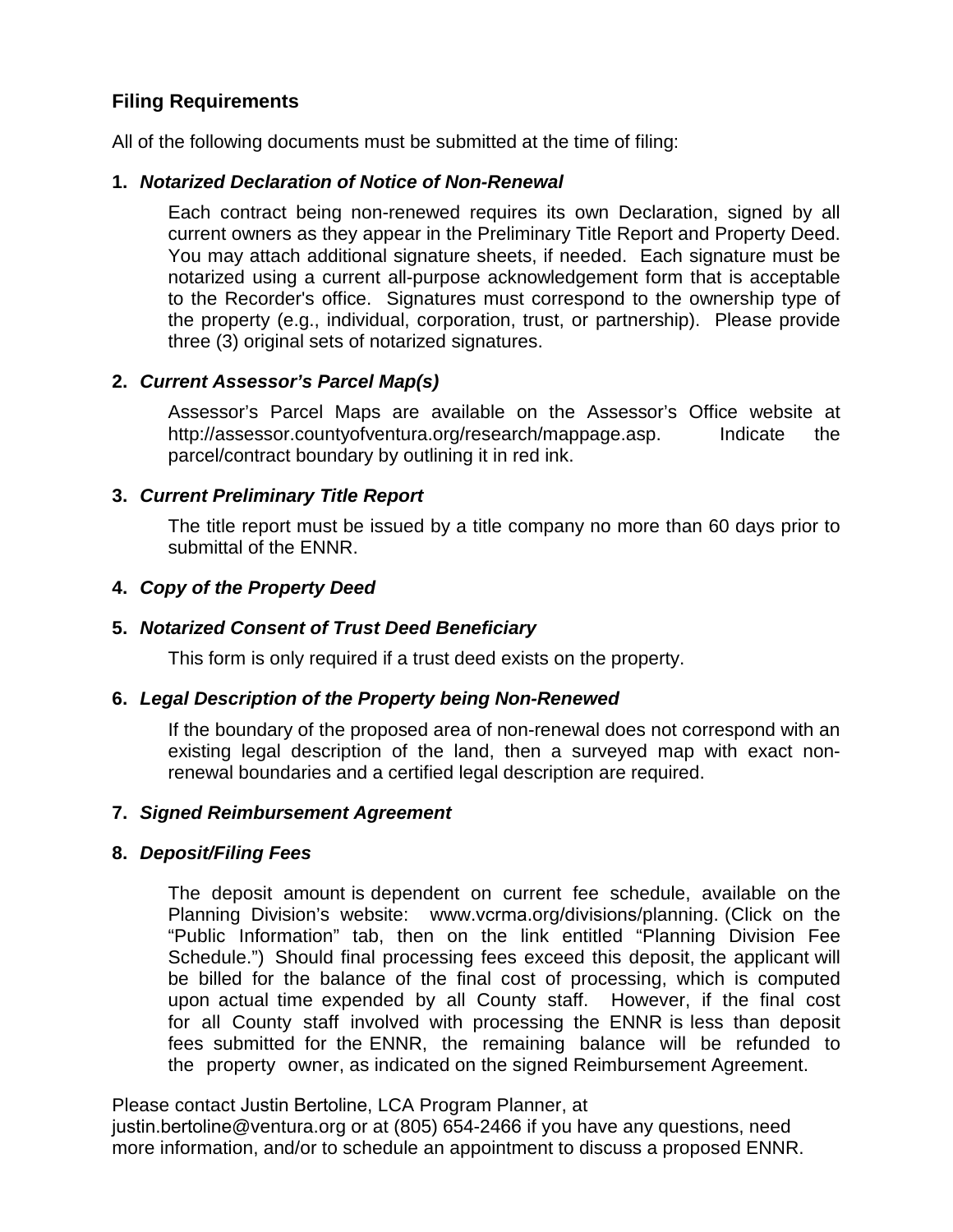

*No charge for recording per Gov. Code Sec. 27383*

#### **RECORDING REQUESTED BY:**

#### **RETURN RECORDED DOCUMENTS TO:**

Planning Division – L#1740 Resource Management Agency County of Ventura Attn.: Justin Bertoline, LCA Program

COUNTY OF VENTURA \* RESOURCE MANAGEMENT AGENCY \* PLANNING DIVISION

#### **DECLARATION OF NOTICE OF NON-RENEWAL FOR THE ENTIRE**  LAND CONSERVATION ACT (LCA) CONTRACT NO.

Pursuant to Paragraph 4 of the subject LCA Contract and Government Code Section 51245, the current undersigned owners and assignees hereby give written notice of non-renewal for the entire LCA Contract No. \_\_\_\_\_\_\_\_\_\_\_\_\_\_\_\_\_\_\_\_\_\_\_\_\_. The area to be non-renewed totals \_\_ acres and is described below and in the attached Exhibits. This property is subject to the LCA Contract No. \_\_\_\_\_\_\_\_\_\_\_\_\_\_\_\_\_\_\_\_\_\_\_ recorded in Book \_\_\_\_\_\_\_\_, Page(s) \_\_\_\_\_\_\_\_\_, or as Document No. <u>consume come contract</u> of Official Records in the Office of the Ventura County Recorder.

**Assessor's Parcel Number(s):**

**Original Contract Holder/Property Owner:**

**Current Property Owner:**

| (e.g. Individual Name, Corporation, LLC, Trust, or Partnership) |      |       |           | <b>Mailing Address</b> |  |
|-----------------------------------------------------------------|------|-------|-----------|------------------------|--|
| By:                                                             |      |       |           | Date:                  |  |
|                                                                 | Name | Title | Signature |                        |  |
| By:                                                             |      |       |           | Date:                  |  |
|                                                                 | Name | Title | Signature |                        |  |

This notice must be signed by all owners and assignees who have a current ownership interest in the property subject to the site-specific LCA, which is requested for non-renewal. Only original, notarized signatures will be accepted.

#### **County Use Only:**

The Non-Renewal will become effective on:

The LCA Contract will terminate on: \_\_\_\_

Exhibit A – Legal Description

Exhibit B – Location Map

Exhibit C – Clerk of the Board Acknowledgement